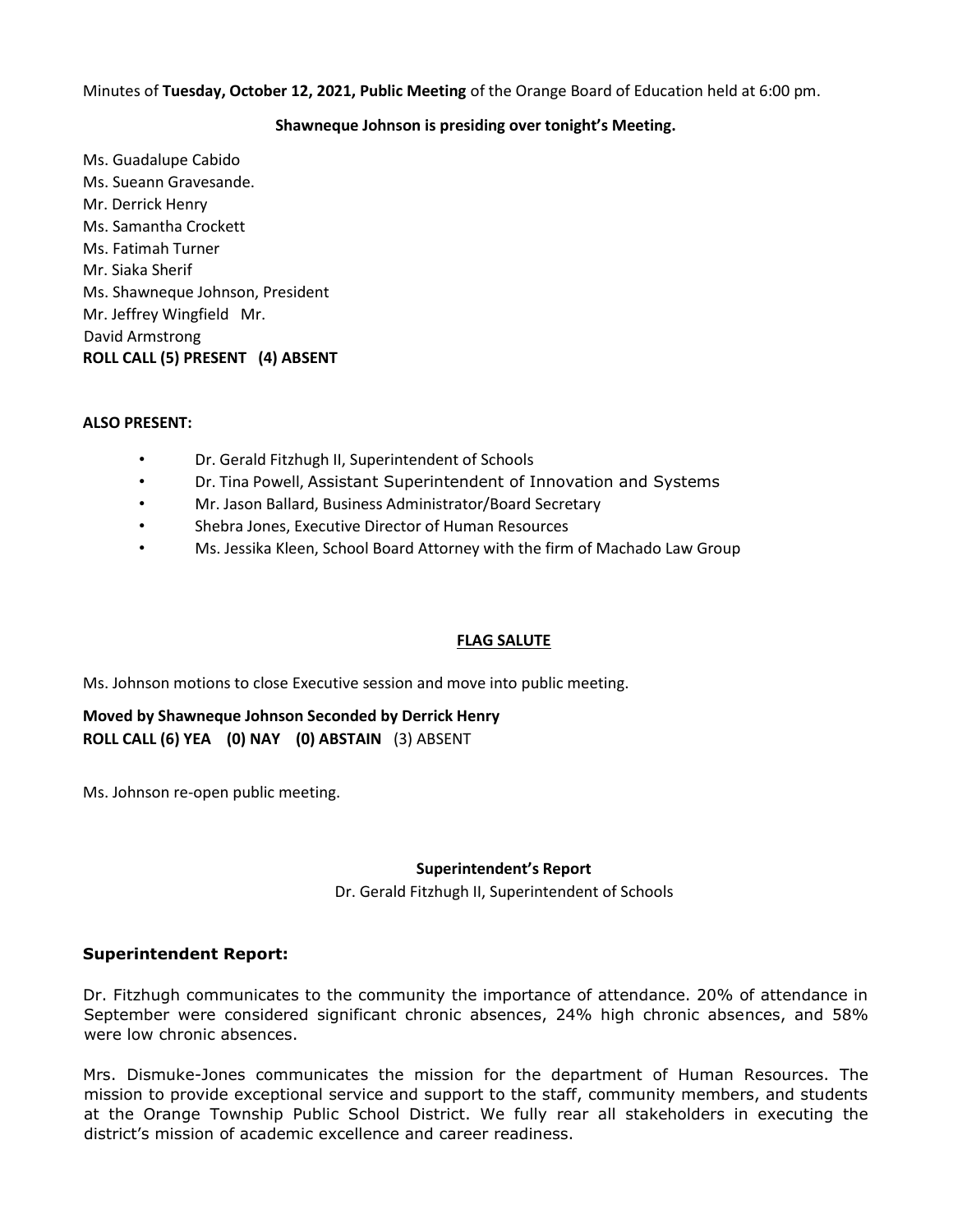Mr. Ballard communicates the mission of the Business Office of the Orange Public School is to provide the necessary support for a thorough and efficient education to our most valuable investment- our students. The goal is to ensure all children in Orange have access to high quality education and graduate high school with the academic and social skills necessary to become productive, civic minded individuals.

Mr. Edwin Vasquez communicates the Districts Facility Maintenance and Custodial services update. The district is continuing thorough cleaning daily and disinfecting of all touch points in the buildings. PCI has been apart of districts meetings based on updates related to Covid-19 mandates and expectations.

Mr. Vasquez communicates the repair of a minor gas leak in the boiler room located at Forest Street School. PCI addressed the matter in a timely fashion by cutting off the main gas line and replacing the damaged pipe.

Mr. Vasquez communicates the repairs done at Oakwood Avenue School with the sewerage pipe located in the supply closet rotted out. Repairs were done immediately and replaced with a castiron pipe.

Mr. Vasquez communicates the repairs done at Lincoln Avenue School with two hot water tanks needing replacements. PCI removed old tanks and installed new tanks.

Mr. Vasquez communicates the progress of repairs at the Orange High School. The district is up to date with School Development Authority.

Mr. Vasquez communicates the health and safety are at the apex of what we do in facilities.

Dr. Fitzhugh celebrates the Students of the Month throughout the district in his presentation.

Dr. Fitzhugh communicates tracking the Class of 2021. He communicates the importance of our graduate's success.

Dr. Fitzhugh communicates the community School Zone update. City engineers are mapping out drop off and pick up zones. Meetings with principles of all schools will take place so we can put a strategic plan in place. Plans for Rosa Parks, Cleveland, Orange Preparatory Academy, and Heywood are complete, the other buildings are about 2.5 weeks out.

Dr. Fitzhugh communicates that the district is also working with the city on that signage as well as routes are in place for ALL schools in Orange Township.

Dr. Fitzhugh communicates the status on the Start Strong Assessment from October 4- October  $8<sup>th</sup>$ . October 11-15 are the make-up dates, and the testing window will end October  $15<sup>th</sup>$ .

Dr. Fitzhugh encourages the community to download that district app to stay tuned with all up to date information regarding the student.

Dr. Fitzhugh also encourages everyone to follow the districts social media handles to stay in tune with the latest district news.

That concludes Dr. Fitzhugh's Superintendent Report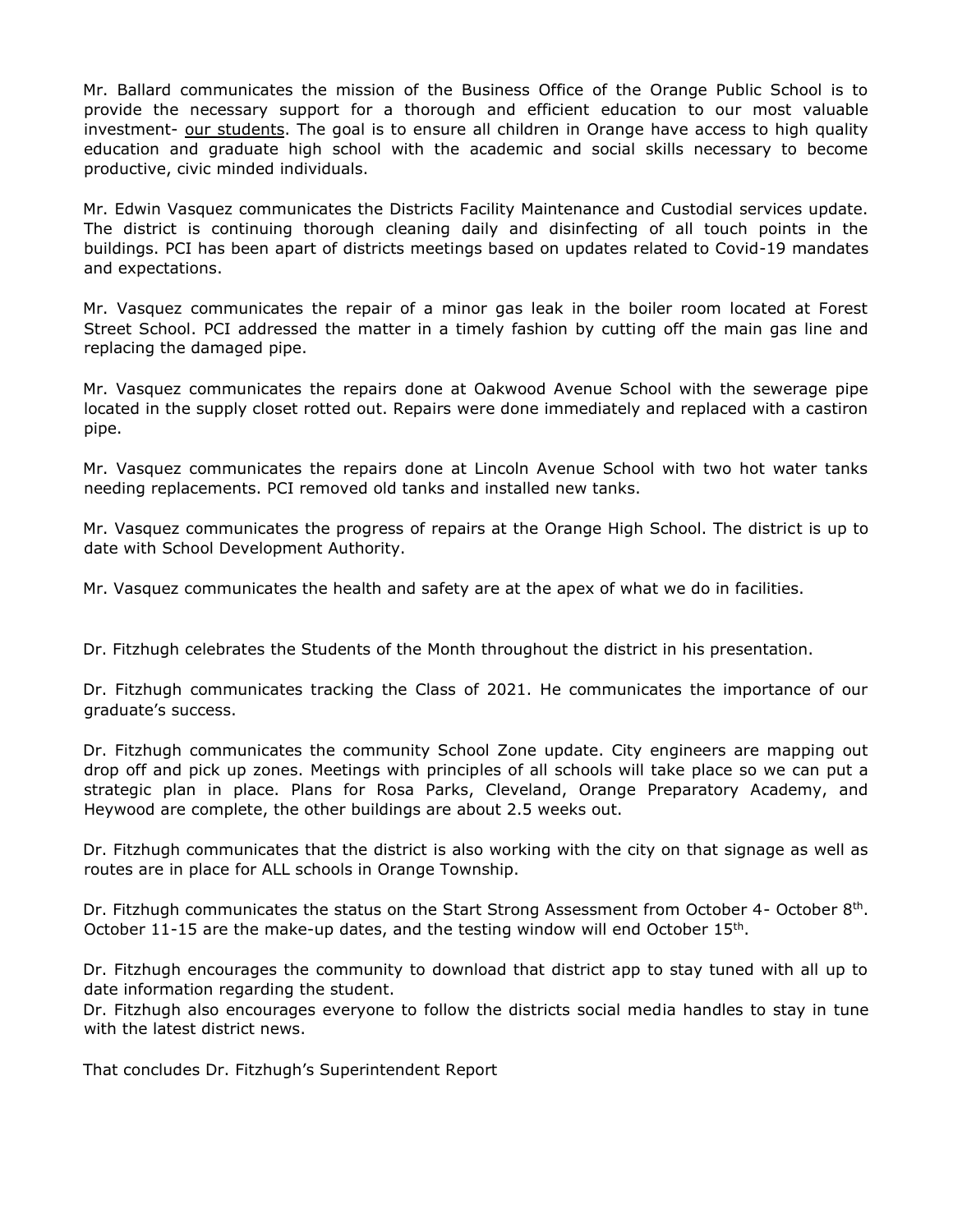Mrs. Johnson asks Ms. Turner for a community Public Relations update.

#### **Community Report**

Ms. Turner communicates to the community the Public Relations community had a virtual meeting on September 5 3:30pm. Round table discussion with the members that were present. Covid testing status, vaccination status, Dr. Fitzhugh council meetings, reopening plans.

Mr. Sherif communicates the finance committee meeting in which they discussed transportation of the students. The district is working with companies to handle our transportation issues.

Mr. Sherif communicates that we are tardy in paying our bills and that has been handed over to the new business administrator. He communicates to the community the Mr. Ballard is working tirelessly to change that.

Mr. Henry communicates the facility reports that occurred Monday, October  $4<sup>th</sup>$ , 2021, several topics were discussed such as Mr. Vasquez's facilities update, removal of trees as they threaten construction on that site which will be put to vote tonight.

Mr. Henry communicates that another item will be put to vote is A2184-A2188 which we enter contracts for services that the district will need for ongoing services.

Mr. Henry communicates that the second meeting was the TRC Technical Review Committee from October 6<sup>th</sup>, 2021, with a proposed development of 100 South Main Street.

Mr. Henry communicates the conversation he had with Dr. Fitzhugh regarding traffic or the alleviation if not the reconciliation of traffic patterns at Lincoln and Jackson.

That concludes the Community Report

#### **Public Comments**

Community member Ms. Tisa Singleton from Fairview Avenue would like to discuss the dismissal times for the students, and considering the murder of Saleem Neblett, she really would like for the Board member to reconsider the dismissal time for 2022.

Dr. Fitzhugh communicates to Ms. Singleton and the community that he's already starting to investigate that, and more information is coming.

Ms. Singleton also asks for an end date to the construction in the High School because she is concerned that the workers are walking around her child without their masks on. She expresses that the workers should be adhere to the same rules as everybody else.

Mr. Ballard communicates that any external personal is supposed to be adhering to CDC guidance and district guidelines. Mr. Ballard ensures that Mr. Vasquez will discuss this issue with the external construction workers.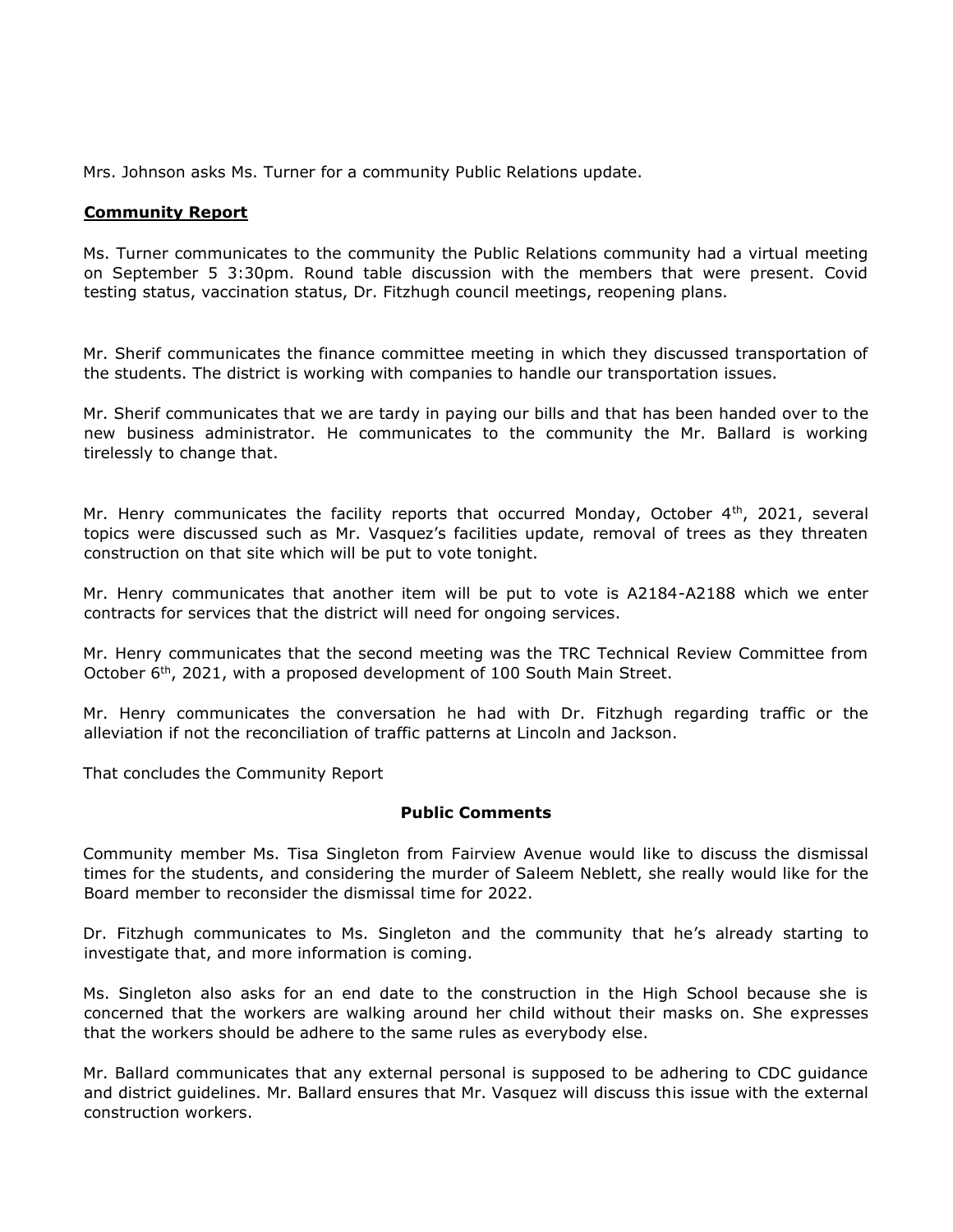Mr. Ballard communicates those constructions is expected to finish sometime in April or May of 2022. He believes it may be sooner however it won't be completed until almost the end of the school year.

Ms. Singleton asks the Board member if they are anything for the Neblet family since Saleem's grandmother is a staff who works for the district.

Dr. Fitzhugh communicates that the district and the board member having something forthcoming. Community member Zanash Ward from Haxton street communicates to the board members that announcements of activities are very last minute. She states that the calendars that are found in our webpage and the app needs to be filled with more activities that pertain to the schools. If hard dates are not available perhaps soft cards can be placed. She mentions school pictures as an example.

Ms. Haxton suggests a calendar going out with the students that why parents can have more of a heads up with any activities or school closer that may be coming up.

Ms. Haxton states that the district should be able to hold the city accountable for to have police present before and after. This should make the district encourage community policing so that we can have community member more familiar with the community members.

Ms. Johnson makes Ms. Ward aware that her time is up.

That concludes the Public Comments.

#### **BOARD RESOLUTIONS**

Ms. Johnson motions to consecutively consent removal of eight items from the agenda. A21-082 A21-092 C21-060 C21-062 C21-063 C21-064

# **Moved by Mr. Armstrong Seconded by Ms. Crockett ROLL CALL (6) YEA (0) NAY (0) ABSTAIN (3) ABSENT**

Mrs. Johnson asks board members for a little bit of clarification on A21-082 resolution.

Mr. Ballard communicates that the resolution is for an online platform called Facillitron that will allow the district to lease its facility eliminating the paper trail process that we have in motion right now. It will allow the  $3<sup>rd</sup>$  party will allow the request of the facility and provide and thread renderings and viewing of each space. Which will give a clear understanding of what it's being leased. There is not up-front cost to the district.

Mrs. Johnson asks board members for a motion to approve A21-082.

Mr. Ballard communicates that resolution A21-082 is to elect a member of the school board member to serve as a part of the general board to serve for the Regional Education services.

Mr. Ballard communicates that there is a motion to nominate President Johnson to serve in the Essex Regional Education Board.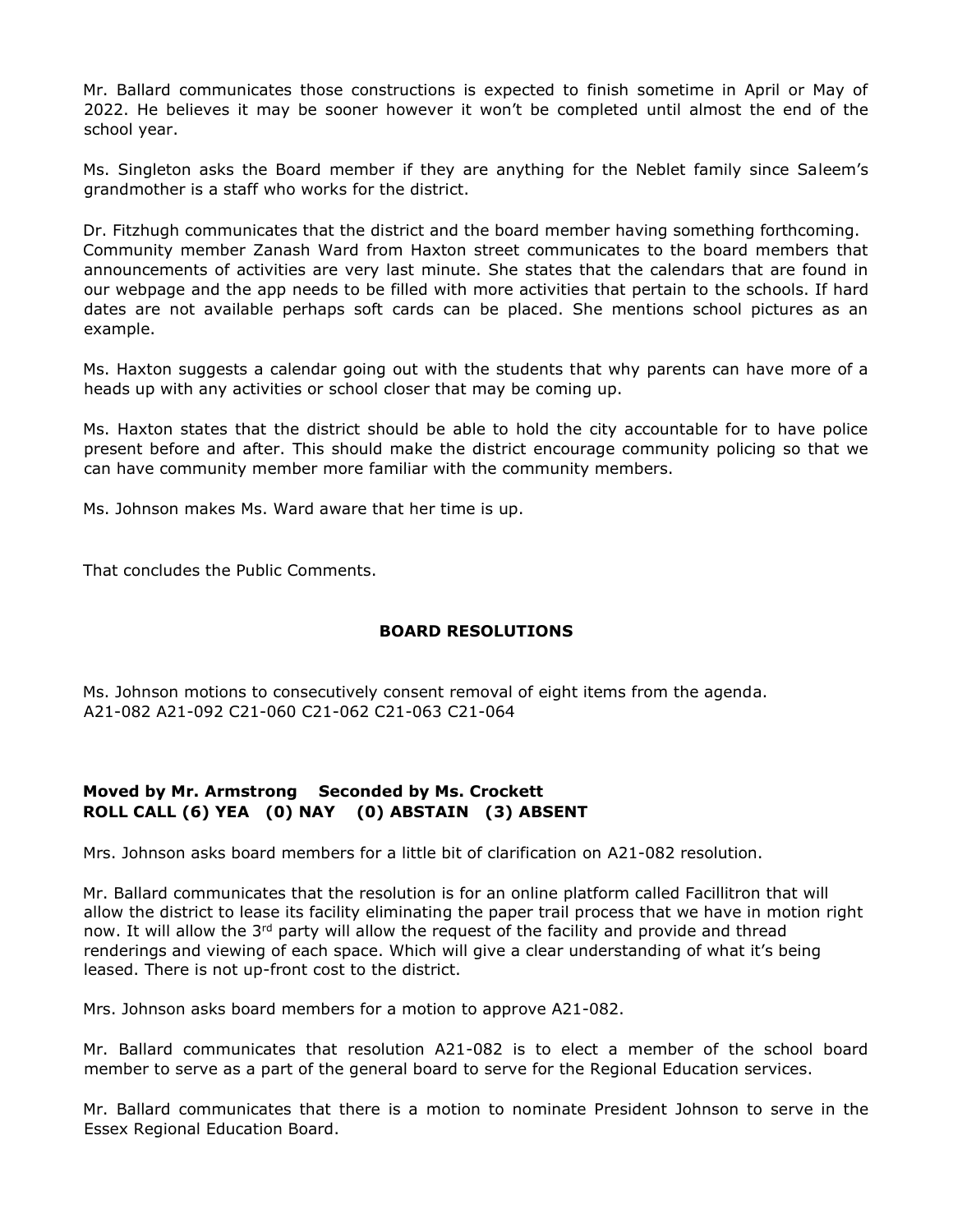# **Moved by Ms. Gravesande Seconded by Mr. Henry ROLL CALL (6) YEA (0) NAY (0) ABSTAIN (3) ABSENT**

Mrs. Johnson asks board members for a motion to approve A21-092.

Ms. Johnson asks Mr. Ballard regarding the resolution to approve custodial bid for 2021. Do we know who the custodial personnel will be?

Mr. Ballard communicates that the presumed awardee looks like it's Power Clean Inc. The district has been using Power Clean Inc for 12 years.

# **Moved by Ms. Henry Seconded by Ms. Gravesande ROLL CALL (6) YEA (0) NAY (0) ABSTAIN (3) ABSENT**

Mrs. Johnson asks board members for a motion to approve A21-060.

# **Moved by Ms. Turner Seconded Ms. Gravesande ROLL CALL (6) YEA (0) NAY (0) ABSTAIN (3) ABSENT**

Mrs. Johnson asks board members for a motion to approve C21-062-C21-064 and asks Mr. Ballard to discuss why these funds needed to be transferred.

Mr. Ballard communicates that the district adopted a budget last April that the district currently used or did not have enough funds on those on those lines to cover those expense at those school. Therefore, they are relocating funds from the incorrect line.

# **Moved by Mr. Turner Seconded by Ms. Crockett ROLL CALL (6) YEA (0) NAY (0) ABSTAIN (3) ABSENT**

Mrs. Johnson asks board members for a motion to approve the Human Resource Agenda.

# **Moved by Mr. Turner Seconded by Ms. Crockett ROLL CALL (5) YEA (0) NAY (1) ABSTAIN (0) ABSENT**

Mrs. Johnson asks board members for a motion to approve the report on case number 313756

# **Moved by Mr. Turner Seconded by Ms. Crockett ROLL CALL (5) YEA (0) NAY (0) ABSTAIN (0) ABSENT**

Ms. Crockett communicates the schedule meetings. Curriculum meeting will be held on October 26, 3:30pm. Facilities community meeting will be on November  $1<sup>st</sup>$  at 3:30pm, Public relations committee meeting will be on Tuesday, November  $2^{nd}$  at 3:30pm, Finance virtual committee meeting will be on Tuesday, November  $2^{nd}$  at 3:30pm, Orange Board of Education open board meeting on November 9<sup>th</sup> at 7:30pm.

Ms. Crockett encourages the community to be a part of our committee meeting which are very informal.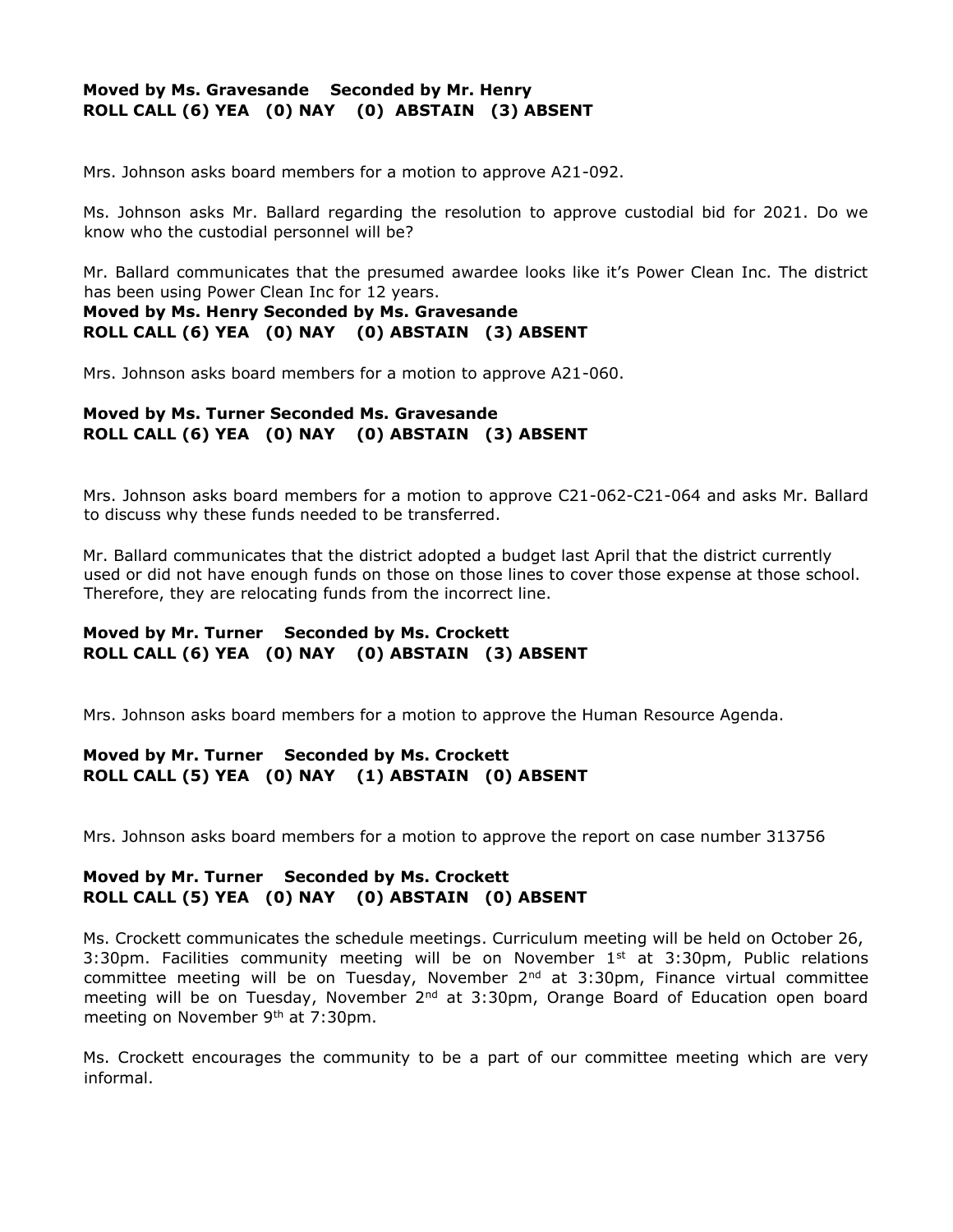# **Board Comments**

Mr. Armstrong thanks the community and the board member for coming out to the meeting. He also communicates that the board is very transparent and please feel free to communicate to the boards any questions or concerns.

Ms. Turner congratulates the winners of the Stars. Ms. Turner expresses her condolence to the family and friends of Saleem Neblett.

Ms. Crockett thanks the community and those who commented and encourages the community to keep communicating with the board members. Ms. Crockett thanks all the staff and educators for all their hard work. She also congratulates the class of 2021 for being awarded so many scholarships.

Ms. Gravesande wants to congratulate the Football team on an incredible game at the stadium. It was so much fun. Ms. Gravesande wants to implore the use of our counselors.

Mr. Henry offers his condolence to the Neblet family. Mr. Henry communicates to the community that the district needs everyone to make this district successful, the board remains available and transparent. Mr. Henry thanks Mr. Ward on working with remediating traffic.

Mr. Sherif communicates the sadness he felt when Mr. Neblet was murdered. He communicates that he was present when the shots went off, and it was a very emotional and hard situation. He communicates that the students please remain safe and stay away from the streets.

Ms. Johnson thanks Ms. Singleton for bring up all these important issues to their attention. She thanks the community and the staff for all their hard work and dedication. She states we must stick together, love each other, respect each other so that we can move into greatness.

Ms. Johnson moves to have meeting adjourned

**Moved by Mr. Turner Seconded by Ms. Crockett ROLL CALL (5) YEA (0) NAY (0) ABSTAIN (0) ABSENT**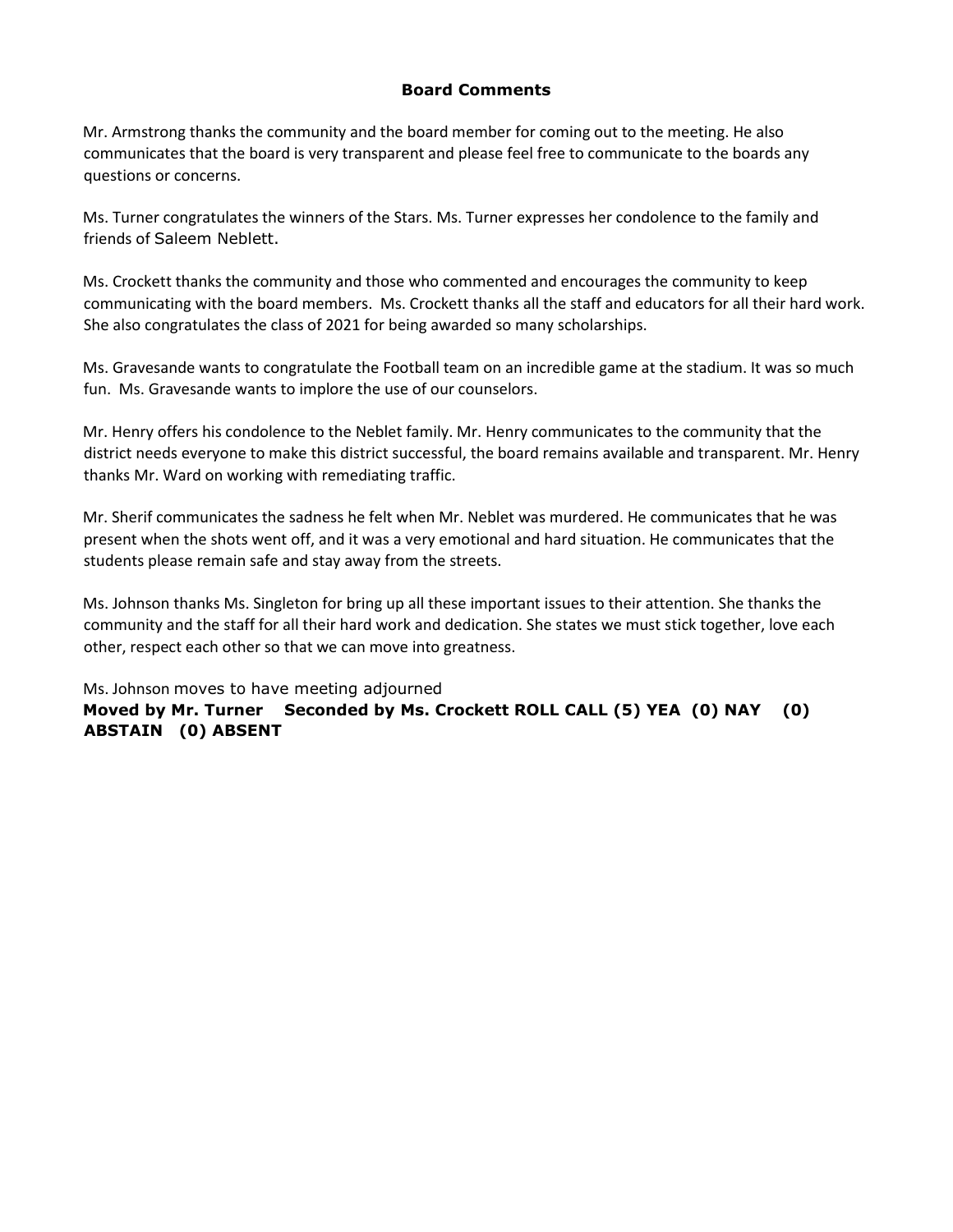#### **BOARD RESOLUTIONS**

**A21-079 RESOLUTION TO APPROVE THE SERVICE AGREEMENT BETWEEN THE HELEN KELLER INTERNATIONAL ORGANZIATION AND ORANGE TOWNSHIP PUBLIC SCHOOLS REGARDING THE DONATION OF VISION SCREENING AND EYEGLASSES TO DISTRICT STUDENTS.**

**WHEREAS,** the Helen Keller International, located at One Daghammarskjold Plaza, New York, NY 10017; and

**WHEREAS,** the Helen Keller International organization will provide free vision screening for up to 1500 students, and refraction assessments for up to 700 students who are referred to ChildSight® based on the initial vision screening. Additionally, this project will provide eyeglasses for approximately 200 - 300 students, with referrals to an ophthalmologist or optometrist when necessary. Services shall be provided to students on a first come basis until supplies last.; and

**WHEREAS,** the Helen Keller International organization will provide the services to all district students in grades 4, 6, 8, and 9. The program will begin in November 2021, the date is to be determined; and

**NOW, THEREFORE, BE IT RESOLVED,** upon the recommendation of the Superintendent of Schools, the Orange Board of Education, accept the Service Agreement between Helen Keller International and Orange Township Public Schools.

**Moved by Mr. Armstrong Seconded by Ms. Crockett ROLL CALL (6) YEA (0) NAY (0) ABSTAIN (3) ABSENT** 

#### **A21-080 RESOLUTION TO APPROVE THE INSTRUCTIONAL SERVICES AGREEMENT FOR TITLE I (NCLB/ESSA) SCHOOL YEAR 2021-2022 WITH ESSEX REGIONAL SERVICES COMMISSION (ERESC)**

**WHEREAS,** the district is required to provide Title I services to all eligible residents of Orange who are enrolled in non-public schools within the district and surrounding districts in accordance with P.L. 107-110, Elementary and Secondary School Improvement Act (NCLB/ESSA); and,

**WHEREAS,** the ESSA requires 1.25% of the total allocation to be set aside for the sixty-two non-public students who reside within the district, which amounts to \$33,497 including:

| <b>ESSA/ESEA</b>               | <b>Allocation Amount</b> |
|--------------------------------|--------------------------|
| Title I Purchased Services     | \$3,162.00               |
| Title I Instructional Supplies | \$30,000.00              |
| Title I Parent Involvement     | 335.00                   |

**NOW THEREFORE BE IT RESOLVED**, upon the recommendation of the Superintendent of Schools, that the Orange Board of Education contracts with the Essex Regional Educations Services Commission to provide educational services for eligible Orange Title I students who are attending non-public schools.

**Moved by Mr. Armstrong Seconded by Ms. Crockett**  ROLL CALL (6) YEA (0) NAY (0) ABSTAIN (3) ABSENT

**A21-081 RESOLUTION TO APPROVE THE CONTRACT WITH NEW JERSEY PEDIATRIC FEEDING ASSOCIATES & THERAPY CENTER, LLC FOR THE PROVISION OF ORAL MOTOR, FEEDING TRAINING SERVICES FOR THE 2021-2022 SCHOOL YEAR**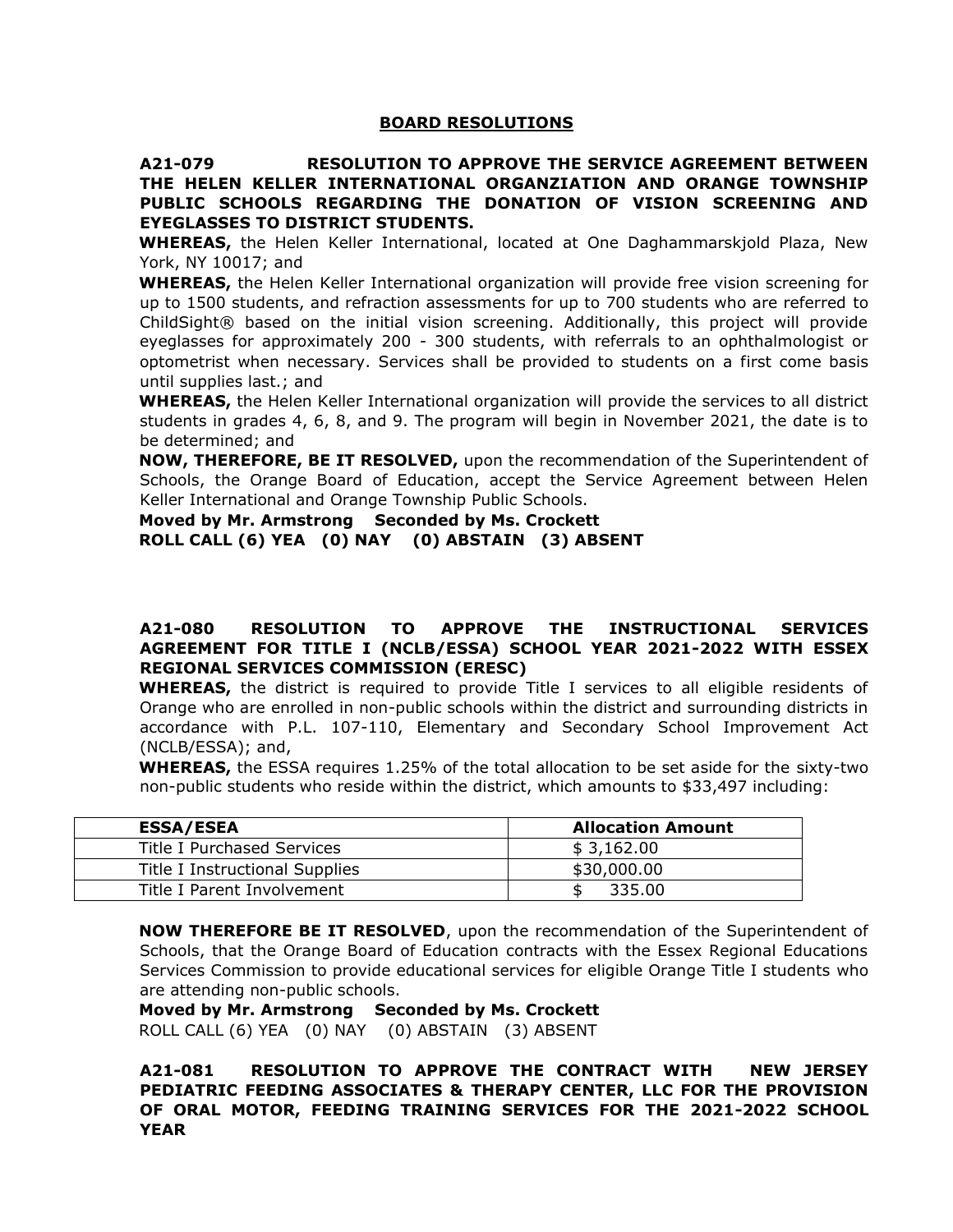**WHEREAS**, the Orange Board of Education has agreed to contract with New Jersey Pediatric Feeding Associates & Therapy Center LLC for the provision of Oral Motor, Feeding Training Services; and

**WHEREAS,** the contract specifies the rate of service to be provided for Oral Motor/Feeding Assessment \$750.00 per student and Feeding Therapy \$160.00 per session; and

**WHEREAS,** a copy of the contract for this resolution is on file in the Department of Special Services.

**NOW, THEREFORE BE IT RESOLVED**, that on the recommendation of the Superintendent of Schools the Orange Board of Education will enter into a contract agreement with New Jersey Pediatric Feeding Associates & Therapy Center, LLC for the provision of Oral Motor, Feeding Training Services for the 2021-2022 School Year.

**Moved by Mr. Armstrong Seconded by Ms. Crockett**  ROLL CALL (6) YEA (0) NAY (0) ABSTAIN (3) ABSENT

#### **A21-082 RESOLUTION TO ELECT A SCHOOL BOARD MEMBER TO SERVE AS A BOARD ASSEMBLY REPRESENTATIVE TO THE ESSEX REGIONAL EDUCATIONAL SERVICES COMMISSION FOR THE 2021 CALENDAR YEAR**

**WHEREAS,** pursuant to N.J.S.A. 18A:6-61 et., seg., the Orange Public School district must elect one of its school board members to serve as a Board Assembly Representative to the Essex Regional Educational Services Commission; and

**WHEREAS,** the Board of Education has previously held such an election among its members.

**NOW, THEREFORE, BE IT RESOLVED**, that the Orange Board of Education duly elects to serve as a Board of Education Assembly Representative to the Essex Regional Educational Services Commission during the 2021 calendar year.

**BE IT FURTHER RESOLVED** that a copy of the minutes, indicating such election, be forwarded to the Executive Director of the Essex Regional Educational Services Commission.

**Moved by Ms. Gravesande Seconded by Mr. Henry** 

**ROLL CALL (6) YEA (0) NAY (0) ABSTAIN (3) ABSENT** 

#### **A21-083 RESOLUTION TO APPROVE A MEMORANDUM OF UNDERSTANDING BETWEEN ORANGE BOARD OF EDUCATION AND VALLEY ARTS TO FACILITATE AFTERSCHOOL PROGRAMMING AT ROSA PARKS COMMUNITY SCHOOL FOR THE NITA M. LOWERY 21ST CENTURY AFTERSCHOOL PROGRAM**

**WHEREAS,** the Valley Arts, located at 400 S. Jefferson St., Orange, NJ 07050; and

**WHEREAS,** the New Jersey Department of Education offers the 21st CCLC Program that is a limited competitive grant program open to all public or private agencies including, local education agencies; and

**WHEREAS,** the Orange Board of Education has collaborated with VALLEY ARTS to provide students enrolled in the  $21<sup>st</sup>$  Century Afterschool Program with STEAM education programming including the following: Art, Coding, Drama, Sisterhood, Drumming and Boxing; and

**WHEREAS,** the Orange Board of Education in collaboration with Valley Arts has a goal to deliver STEAM classes weekly for thirty weeks during the 2021-2022 school year. The program is available for students in grades 4-7 at Rosa Parks Community School enrolled in the 21<sup>st</sup> Century Afterschool Program. The start date is October 18, 2021. The total cost for the program is not to exceed \$30,250; and

**NOW, THEREFORE, BE IT RESOLVED,** upon the recommendation of the Superintendent of Schools, the Orange Board of Education, accept the Memorandum of Understanding regarding the facilitation VALLEY ARTS STEAM Program during the  $21<sup>st</sup>$  Century Afterschool Program at Rosa Parks Community School.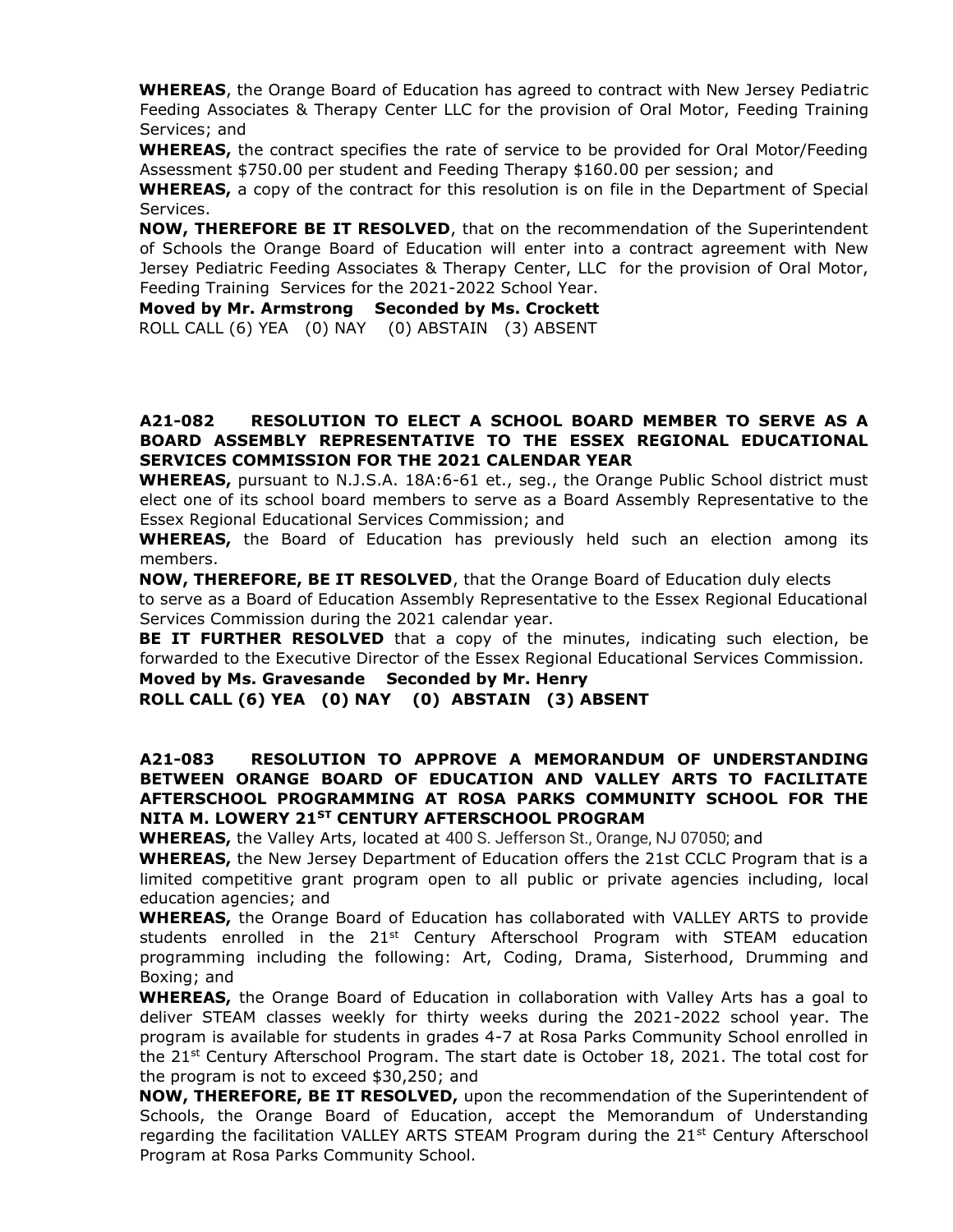#### **Moved by Mr. Armstrong Seconded by Ms. Crockett**

ROLL CALL (6) YEA (0) NAY (0) ABSTAIN (3) ABSENT

# **A21-084 RESOLUTION TO ACCEPT THE MEMORANDUM OF AGREEMENT BETWEEN ORANGE BOARD OF EDUCATION AND THE COLLEGE OF WILLIAM & MARY**

**WHEREAS**, the Orange Board of Education is committed to providing undergraduate and graduate students with clinical experiences in the school setting; and,

**WHEREAS**, The College of William & Mary has requested placement of a Master's Degree graduate student with a practicum field experience in the field of school counseling; and,

**WHEREAS**, Park Avenue School will serve as the school setting for this clinical experience to take place under all conditions of the memorandum of agreement;

**NOW, THEREFORE BE IT RESOLVED,** upon the recommendation of the Superintendent of Schools, the Orange Board of Education approves a Memorandum of Agreement with the College of William & Mary for the 2021-2022 school year.

**Moved by Mr. Armstrong Seconded by Ms. Crockett ROLL CALL (6) YEA (0) NAY (0) ABSTAIN (3) ABSENT**

# **A21-085 RESOLUTION TO ENTER INTO THE NEW JERSEY COOPERATIVE PURCHASING ALLIANCE COOPERATIVE PRICING AGREEMENT WITH THE EDUCATIONAL SERVICES COMMISSION OF NEW JERSEY**

**WHEREAS** N.J.S.A. 40A: 11-11(5) authorizes contracting units to establish a Cooperative Pricing System and to enter into Cooperative Pricing Agreements for its administration; and **WHEREAS** the Educational Services Commission of New Jersey (ESCNJ) hereinafter referred to as the "Lead Agency" with the New Jersey Approved Co-op #"65 MCESCCPS" has offered voluntary participation in Cooperative Pricing System for the purchase of goods and services; and

**WHEREAS** the governing body of the ESCNJ in the County of Middlesex, in the State of New Jersey duly considered the establishment of a Cooperative Pricing System for the provision and the performance of goods and services.

**NOW, THEREFORE, BE IT RESOLVED,** that the Orange Board of Education, by the recommendation of the Superintendent of Schools and the School Business Administrator hereby authorizes the Orange Board of Education to participate in the Cooperative Pricing System with the Educational Services Commission of New Jersey; and

**BE IT FURTHER RESOLVED** that the Lead Agency shall be responsible for complying with the provisions of the Local Public Contracts Law (N.J.S.A. 40A11-1 et seq.) and all other provisions of the revised statues of the State of New Jersey.

**Moved by Mr. Armstrong Seconded by Ms. Crockett**  ROLL CALL (6) YEA (0) NAY (0) ABSTAIN (3) ABSENT

#### **A21-086 RESOLUTION TO ENTER INTO THE NEW JERSEY COOPERATIVE PURCHASING ALLIANCE COOPERATIVE PRICING AGREEMENT WITH THE HUNTERDON COUNTY EDUCATIONAL SERVICE COMMISSION**

**WHEREAS** N.J.S.A. 40A: 11-11(5) authorizes contracting units to establish a Cooperative Pricing System and to enter into Cooperative Pricing Agreements for its administration; and **WHEREAS** the Hunterdon County Educational Service Commission (HCESC) hereinafter referred to as the "Lead Agency" with the New Jersey Approved Co-op #"HCESC-CAT18-02" has offered voluntary participation in Cooperative Pricing System for the purchase of goods and services; and

**WHEREAS** the governing body of the HCESC in the County of Hunterdon, in the State of New Jersey duly considered the establishment of a Cooperative Pricing System for the provision and the performance of goods and services.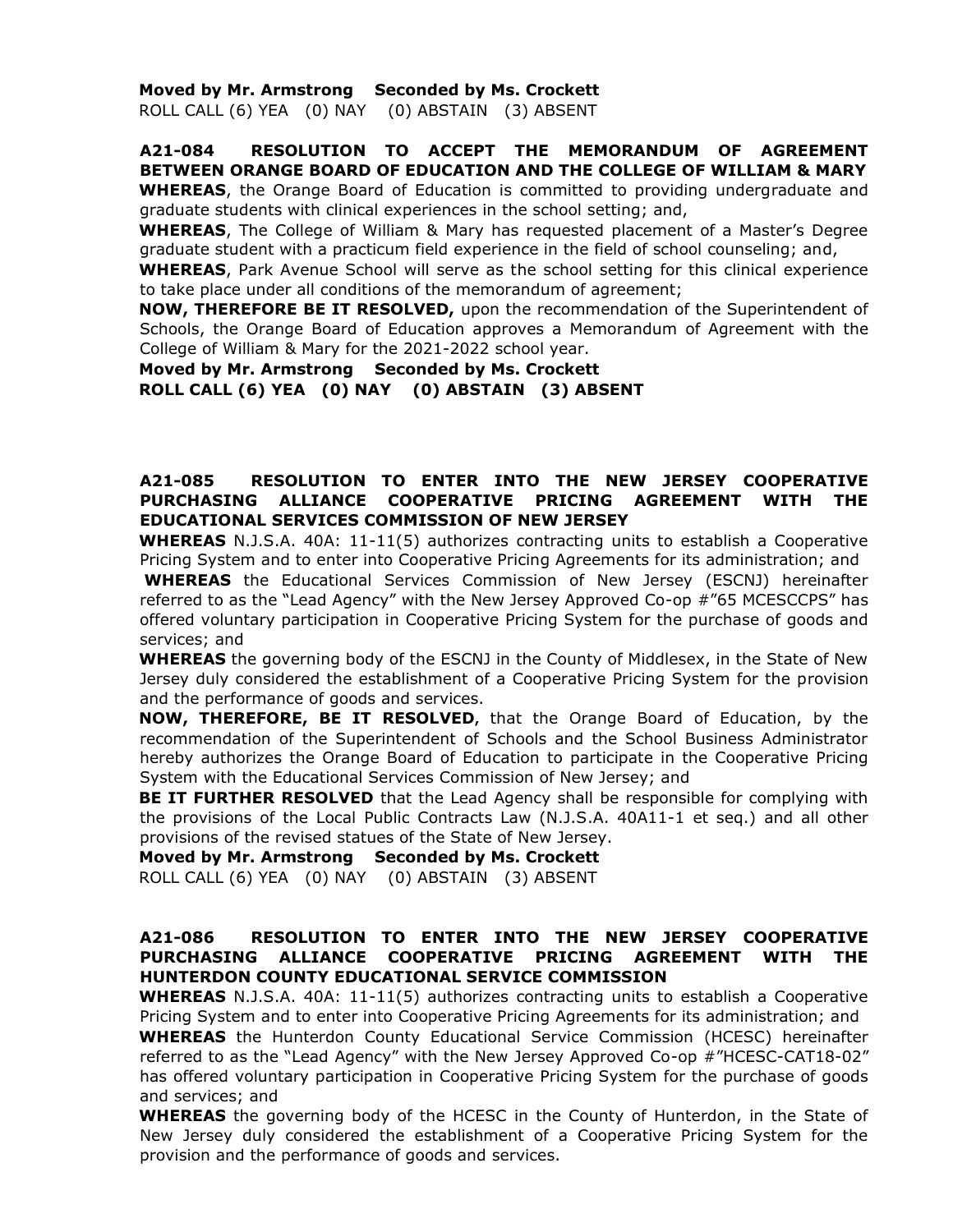**NOW, THEREFORE, BE IT RESOLVED,** that the Orange Board of Education, by the recommendation of the Superintendent of Schools and the School Business Administrator hereby authorizes the Orange Board of Education to participate in the Cooperative Pricing System known as the Hunterdon County Educational Services Commission Purchasing Program; and

**BE IT FURTHER RESOLVED** that the Lead Agency shall be responsible for complying with the provisions of the Local Public Contracts Law (N.J.S.A. 40A11-1 et seq.) and all other provisions of the revised statues of the State of New Jersey.

**Moved by Mr. Armstrong Seconded by Ms. Crockett**  ROLL CALL (6 YEA (0) NAY (0) ABSTAIN (3) ABSENT

#### **A21-087 RESOLUTION TO ENTER INTO THE NEW JERSEY COOPERATIVE PURCHASING ALLIANCE COOPERATIVE PRICING AGREEMENT WITH THE MORRIS COUNTY COOPERATIVE PRICING COUNCIL**

**WHEREAS** N.J.S.A. 40A: 11-11(5) authorizes contracting units to establish a Cooperative Pricing System and to enter into Cooperative Pricing Agreements for its administration; and **WHEREAS** the Morris County Cooperative Pricing Council ("MCCPC") was created in 1974

to conduct a voluntary cooperative pricing system with municipalities, boards of educations, and other public bodies located in the County of Morris and adjoining counties; and

**WHEREAS** the purpose of the MCCPC is to provide substantial savings on various goods and services to its members through the cooperative public bidding process; and

**WHEREAS** Orange Public Schools desires to enter into an Agreement with the MCCPC, which is administered by Randolph Township as Lead Agency, to become a member of the MCCPC for the period of October 1, 2021. through September 30, 2026.

**NOW, THEREFORE, BE IT RESOLVED,** that the Orange Board of Education, by the recommendation of the Superintendent of Schools and the School Business Administrator hereby authorizes the Orange Board of Education the execution of an Agreement with the Morris County Cooperative Pricing Council by the Township of Randolph as Lead Agency dated October 1, 2021. pursuant to N.J.S.A. 40A:11-11(5). Said Agreement is to become a member of the MCCPC for a five (5) year period from October 1, 2021. through September 30, 2026.

**BE IT FURTHER RESOLVED** that the Lead Agency shall be responsible for complying with the provisions of the Local Public Contracts Law (N.J.S.A. 40A11-1 et seq.) and all other provisions of the revised statues of the State of New Jersey.

**Moved by Mr. Armstrong Seconded by Ms. Crockett** 

ROLL CALL (6) YEA (0) NAY (0) ABSTAIN (3) ABSENT

# **A21-088 RESOLUTION TO ENTER INTO THE NEW JERSEY COOPERATIVE PURCHASING ALLIANCE COOPERATIVE PRICING AGREEMENT WITH THE NEW JERSEY SCHOOL BOARDS ASSOCIATION**

**WHEREAS** N.J.S.A. 40A: 11-11(5) authorizes contracting units to establish a Cooperative Pricing System and to enter into Cooperative Pricing Agreements for its administration; and **WHEREAS** the New Jersey School Boards Association (NJSBA) hereinafter referred to as the "Lead Agency" with the New Jersey Approved Co-op "#E8801-ACESCPS" has offered voluntary participation in Cooperative Pricing System for the purchase of goods and services; and

**WHEREAS** the governing body of the NJSBA in the State of New Jersey duly considered the establishment of a Cooperative Pricing System for the provision and the performance of goods and services.

**NOW, THEREFORE, BE IT RESOLVED,** that the Orange Board of Education, by the recommendation of the Superintendent of Schools and the School Business Administrator hereby authorizes the Orange Board of Education to participate in the Cooperative Pricing System known as the New Jersey School Boards Association; and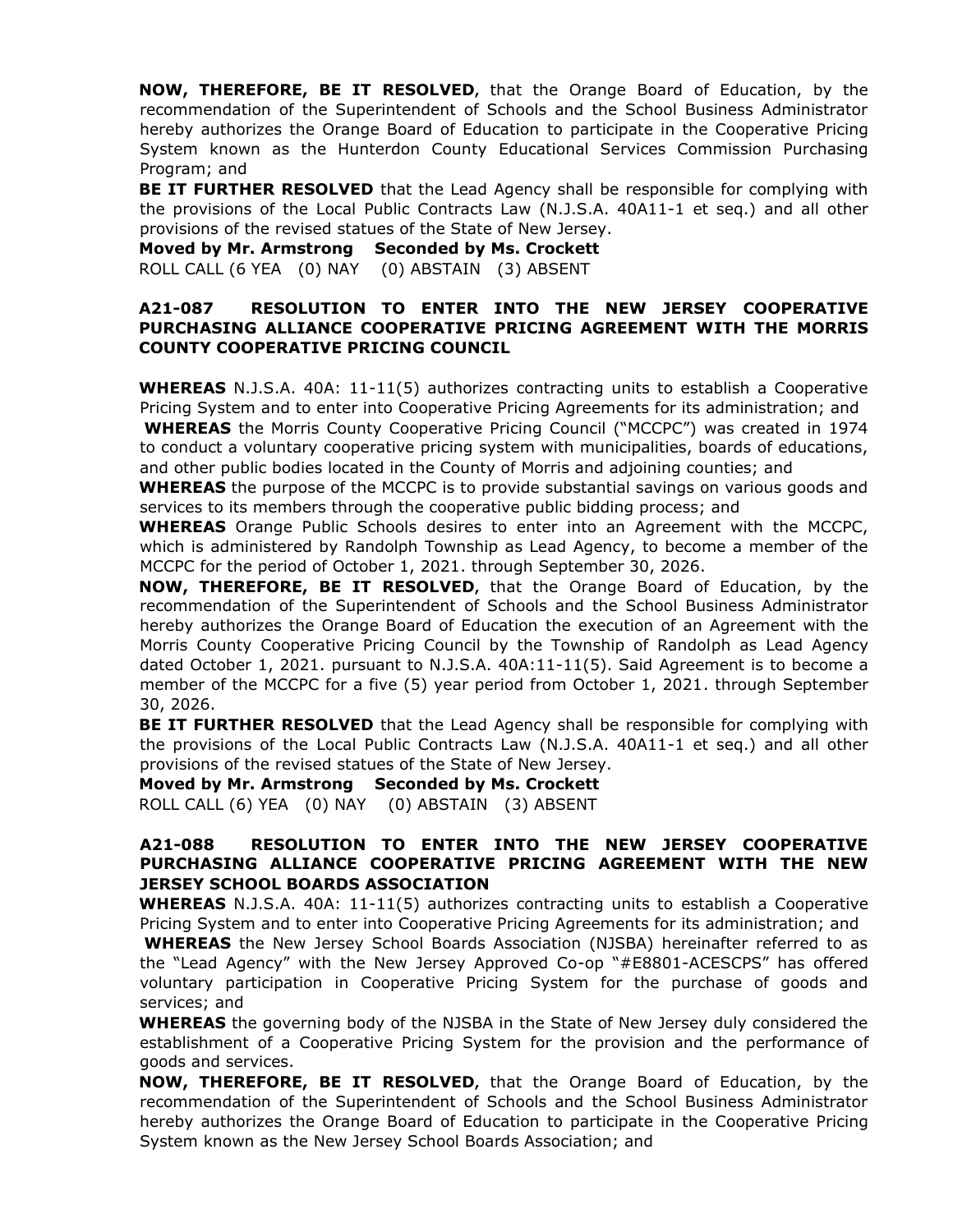**BE IT FURTHER RESOLVED** that the Lead Agency shall be responsible for complying with the provisions of the Local Public Contracts Law (N.J.S.A. 40A11-1 et seq.) and all other provisions of the revised statues of the State of New Jersey.

**Moved by Mr. Armstrong Seconded by Ms. Crockett**  ROLL CALL (6) YEA (0) NAY (0) ABSTAIN (3) ABSENT

# **A21-089 RESOLUTION TO APPROVE THE USE OF STATE CONTRACT VENDORS PURSUANT TO TERMS ENTERED INTO ON BEHALF OF THE STATE OF NEW JERSEY DIVISION OF PURCHASE AND PROPERTY FOR THE 2021–2022 SCHOOL YEAR**

**WHEREAS** pursuant to N.J.S.A. 18A:18A-10(a) and N.J.A.C. 5:34-7.29, the Board of Education of the City of Orange is authorized to purchase goods and services that may or may not exceed the bid threshold from State Contract Vendors pursuant to terms entered into on behalf of the State of New Jersey Division of Purchase and Property; and WHEREAS the Orange Board of Education agrees to all terms and conditions of contracts with State Contract Vendors for such goods and services and all amendments by the Division of Purchase and Property;

**NOW, THEREFORE, BE IT RESOLVED,** that the Board of Education of the City of Orange hereby authorizes purchase contracts with State Contract Vendors of goods and services that may or may not exceed the bid threshold for the 2021-2022 school year.

**Moved by Mr. Armstrong Seconded by Ms. Crockett** 

ROLL CALL (6) YEA (0) NAY (0) ABSTAIN (3) ABSENT

# **A21-090 RESOLUTION TO ENTER INTO THE NEW JERSEY COOPERATIVE PURCHASING ALLIANCE COOPERATIVE PRICING AGREEMENT WITH THE COUNTY OF BERGEN**

**WHEREAS** N.J.S.A. 40A: 11-11(5) authorizes contracting units to establish a Cooperative Pricing System and to enter into Cooperative Pricing Agreements for its administration; and

**WHEREAS** the County of Bergen, hereinafter referred to as the "Lead Agency " has offered voluntary participation in the New Jersey Cooperative Purchasing Alliance # CK04- a Cooperative Pricing System for the purchase of goods and services;

**WHEREAS** this Cooperative Pricing System is to effect substantial economies in the provision and performance of goods and services; and

**NOW, THEREFORE, BE IT RESOLVED,** that the Orange Board of Education, by the recommendation of the Superintendent of Schools and the School Business Administrator hereby authorizes the Orange Board of Education the execution of an Agreement with the Bergen County Cooperative Purchasing as Lead Agency dated October 1, 2021. pursuant to N.J.S.A. 40A:11-11(5).

**BE IT FURTHER RESOLVED** that the Lead Agency shall be responsible for complying with the provisions of the Local Public Contracts Law (N.J.S.A. 40A11-1 et seq.) and all other provisions of the revised statues of the State of New Jersey.

**Moved by Mr. Armstrong Seconded by Ms. Crockett** 

ROLL CALL (6) YEA (0) NAY (0) ABSTAIN (3) ABSENT

# **A21-091 RESOLUTION TO APPROVE THE USE OF COMPETITIVE CONTRACTING FOR SCHOOL AND DISTRICT SERVICES FOR 2021-2022 SCHOOL YEAR**

**WHEREAS** the New Jersey Department of Community Affairs has approved the use of competitive contracting for school and district services pursuant to N.J.S.A 18:18A-4.1(a)- (k) and N.J.A.C. 5:34-4;

**WHEREAS**, upon recommendation of the Superintendent and the School Business Administrator, the Board desires to utilize competitive contracting for school and district services, including but are not limited to leadership training, professional development, organizational evaluations, personnel training and computerized services;

**NOW, THEREFORE, BE IT RESOLVED** that the Board of Education of the City of Orange hereby authorizes the use of competitive contracting in lieu of public bidding for the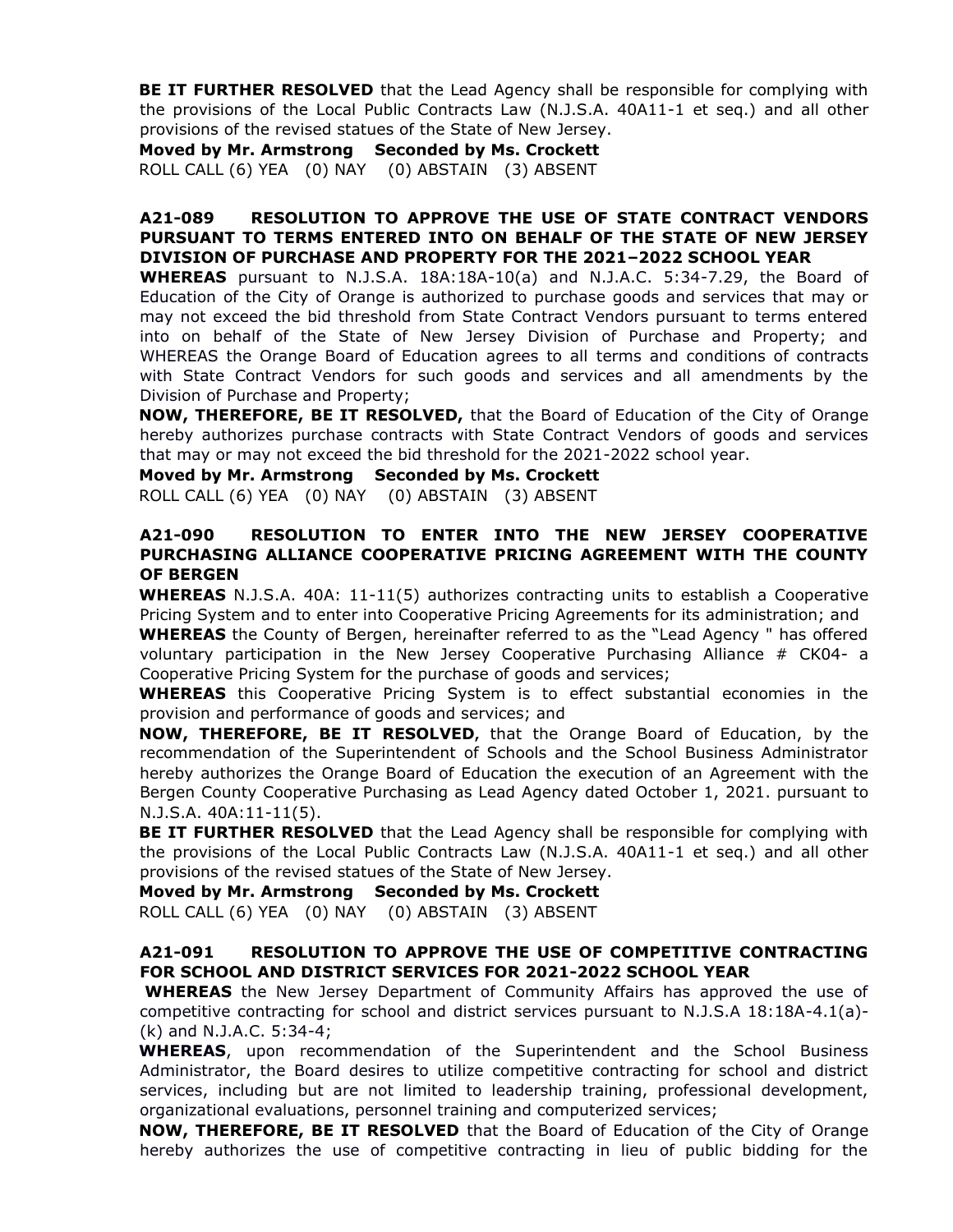procurement of applicable services for the 2021-2022 school year, July 1, 2021 through June 30, 2022.

**Moved by Mr. Armstrong Seconded by Ms. Crockett** 

ROLL CALL (6) YEA (0) NAY (0) ABSTAIN (3) ABSENT

# **A21-092 RESOLUTION TO APPROVE THE CUSTODIAL BID FOR 2021-2023 SCHOOL YEAR**

**WHEREAS,** the district put out a Request for Proposals (RFP) for custodial services.

**WHEREAS,** the district conducted the opening of all bids publicly via the district's Facebook Page and COMCAST Channel 36 on October 6, 2021

**WHEREAS, \_\_\_\_\_\_\_\_\_\_\_\_\_\_\_\_** is the lowest responsive bidder for the project inclusive of projects as stipulated in the RFP.

#### **Pritchard Industries**

Bid amount

| . . <b>. .</b> |  |                                |           |                       |  |
|----------------|--|--------------------------------|-----------|-----------------------|--|
|                |  | 。 22-23: <u>\$3,601,647.47</u> |           | \$42,125/person FY 23 |  |
|                |  | $\circ$ 21-22: \$3,426,829.64  | 85.5 FTEs | \$40,080/person FY 22 |  |
|                |  |                                |           |                       |  |

#### **Power Clean** • Bid amount

o 21-22: \$ 3,156,483 81.5 FTEs \$38,730/person FY 22  $\circ$  22-23: \$ 3,225,860 \$39.581/person FY23

**NOW THEREFORE BE IT RESOLVED**, upon the recommendation of the Superintendent of Schools, that the Orange Board of Education approves the custodial bid which will begin custodial services in the school district effective October 13,

```
2021
```
# **Moved by Ms. Henry Seconded by Ms. Gravesande ROLL CALL (6) YEA (0) NAY (0) ABSTAIN (3) ABSENT**

# **B21-018 RESOLUTION TO APPROVE MANGO LANGUAGE LICENSES**

**WHEREAS,** Mango Languages Inc. uses a digital platform that provides instructional support and practice in the areas of conversation acquisition, grammar and mechanics, and cultural relevance in multiple languages.

**WHEREAS**, the Orange Public Schools incorporates the New Jersey Department of Education mission to develop individuals who effectively communicate in more than one language, with an appropriate understanding of cultural contexts, are globally literate and possess the attributes reflected in the mission and vision for world languages and English as a Second Language education; and,

**WHEREAS,** the effective dates of usage are as of October 2021 thru June 2022.

**NOW THEREFORE BE IN RESOLVED**, upon the recommendation of the Superintendent of Schools, the Orange Board of Education approve the procurement of Mango Languages licenses.

**Moved by Mr. Armstrong Seconded by Ms. Crockett** 

ROLL CALL (6) YEA (0) NAY (0) ABSTAIN (3) ABSENT

# **C21-060 RESOLUTION TO APPROVE THE PAYMENT OF BILLS FOR OCTOBER 2021**

**WHEREAS**, the Orange School District request the payment of the attached detailed bills for March, whose totals are summarized.

**NOW, THEREFORE, BE IT RESOLVED**, that the Orange Board of Education hereby approves the total payment of district bills as presented by the School Business Administrator/Board Secretary.

#### **Moved by Mr. Armstrong Seconded by Ms. Crockett**

ROLL CALL (6) YEA (0) NAY (0) ABSTAIN (3) ABSENT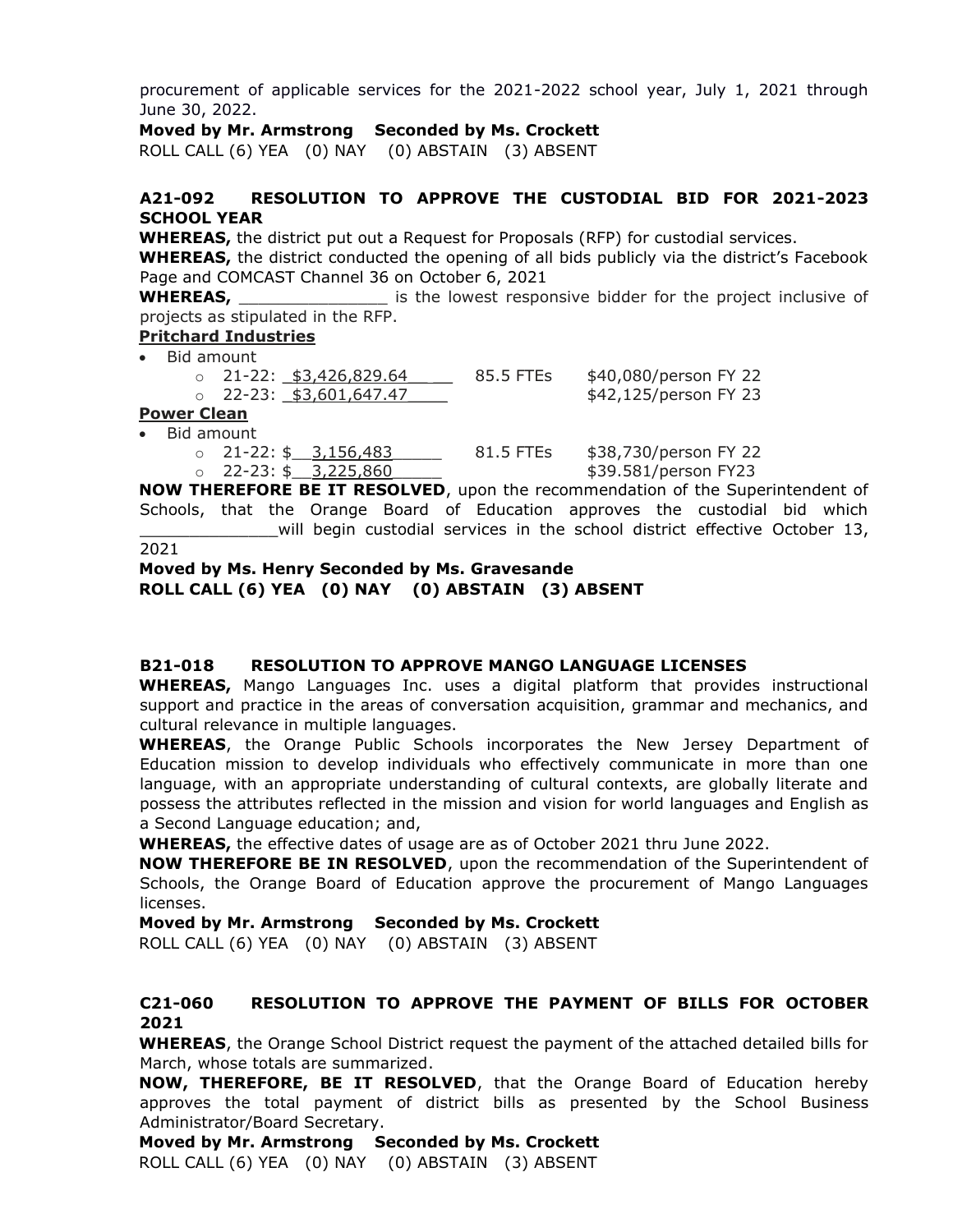# **C21-061 RESOLUTION TO APPROVE THE BOARD OF EDUCATION'S MONTHLY CERTIFICATION OF BUDGETARY MAJOR ACCOUNT/FUND STATUS FOR SEPTEMBER 2021**

**WHEREAS,** pursuant to N.J.A.C. 6:20-2.3(3), we (the Board) certify that as of July 2021, after review of the Board Secretary's Financial Report (appropriate sections) and upon consultation with appropriate Official, to the best of our knowledge, no major account of funds has been over-expended in violation of N.J.A.C. 6:20-1.13(b) and that sufficient funds are available to meet the district's financial obligations for the remainder of the fiscal year.

**NOW, THEREFORE, BE IT RESOLVED,** that the Orange Board of Education, hereby approves its Monthly Certification of Budgetary Major Account/Fund Status, presented by the School Business Administrator/Board Secretary, as indicated above.

#### **Moved by Mr. Turner Seconded by Ms. Crockett ROLL CALL (6) YEA (0) NAY (0) ABSTAIN (3) ABSENT**

# **C21-062 RESOLUTION TO APPROVE THE TRANSFER OF FUNDS (FUNDS 11) FOR THE 2021-2022 SY**

**WHEREAS,** the Orange School District requires budgetary transfers to meet the encumbrances for the 2021-2022 school year, as per the attached.

**NOW, THEREFORE, BE IT RESOLVED,** that the Orange Board of Education hereby approves the Transfer of Funds.

**BE IT FURTHER RESOLVED,** as recommended by the Superintendent of Schools and the School Business Administrator, that the 2021-2022 budget be adjusted accordingly.

#### **Moved by Mr. Turner Seconded by Ms. Crockett**

**ROLL CALL (6) YEA (0) NAY (0) ABSTAIN (3) ABSENT** 

# **C21-063 RESOLUTION TO APPROVE THE TRANSFER OF FUNDS (FUND 20) FOR THE 2021-2022 SCHOOL YEAR**

**WHEREAS,** the Orange School District requires budgetary transfers to meet the encumbrances for the 2021-2022 school year, as per the attached.

**NOW, THEREFORE, BE IT RESOLVED,** that the Orange Board of Education hereby approves the Transfer of Funds.

**BE IT FURTHER RESOLVED,** as recommended by the Superintendent of Schools and the School Business Administrator, that the 2021-2022 budget be adjusted accordingly.

#### **Moved by Mr. Turner Seconded by Ms. Crockett ROLL CALL (6) YEA (0) NAY (0) ABSTAIN (3) ABSENT**

#### **C21-064 RESOLUTION TO APPROVE THE TRANSFER OF FUNDS (FUND 15) FOR THE 2021-2022 SCHOOL YEAR**

**WHEREAS,** the Orange School District requires budgetary transfers to meet the encumbrances for the 2021-2022 school year, as per the attached.

**NOW, THEREFORE, BE IT RESOLVED,** that the Orange Board of Education hereby approves the Transfer of Funds.

**BE IT FURTHER RESOLVED,** as recommended by the Superintendent of Schools and the School Business Administrator, that the 2021-2022 budget be adjusted accordingly.

**Moved by Mr. Turner Seconded by Ms. Crockett** 

**ROLL CALL (6) YEA (0) NAY (0) ABSTAIN (3) ABSENT**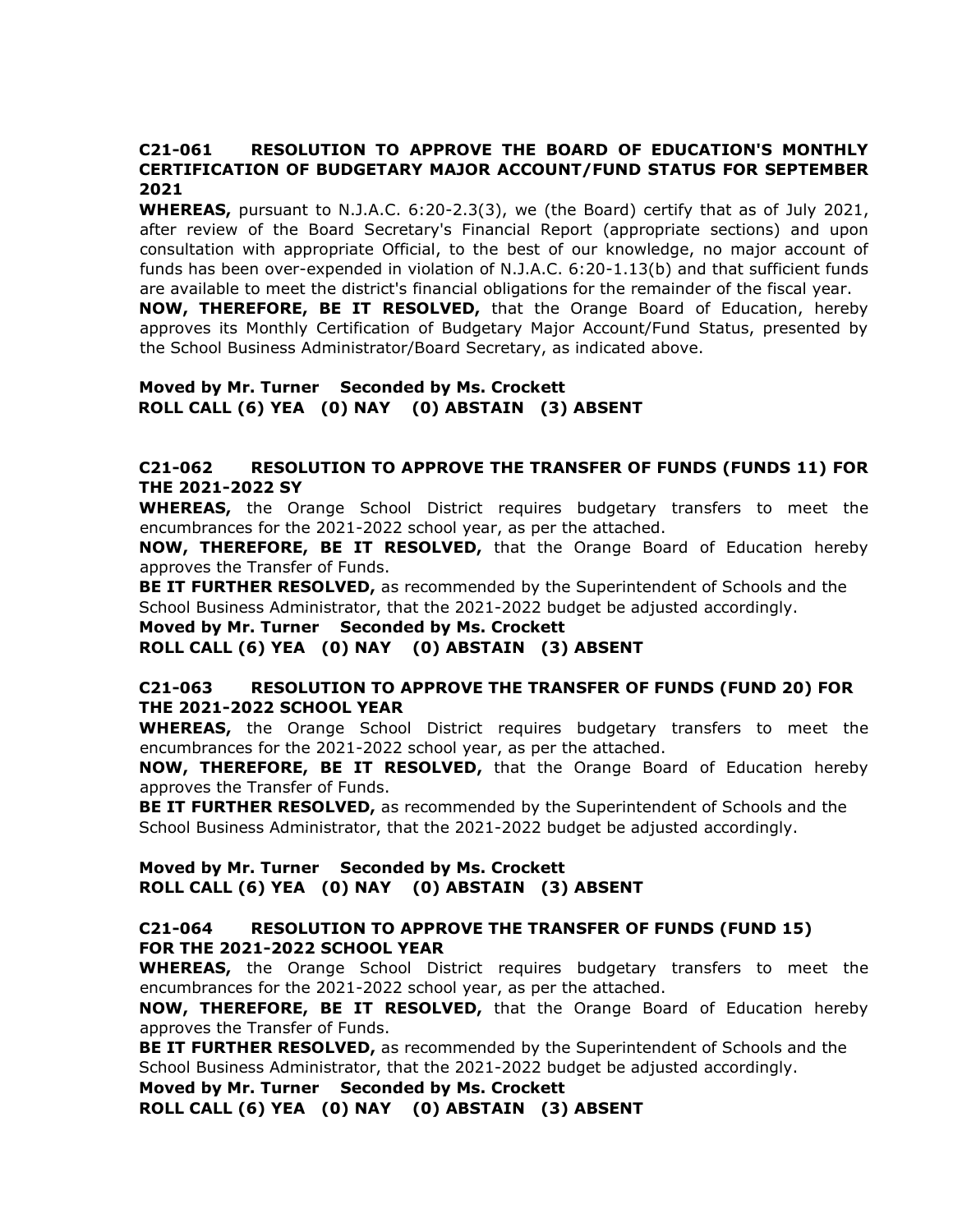# **C21-065 RESOLUTION TO ACCEPT THE BOARD SECRETARY'S REPORT FOR THE MONTH OF SEPTEMBER 2021**

**WHEREAS**, the School Business Administrator/Board Secretary, hereby submits the Board Secretary's Financial Report for the month of September2021.

**NOW, THEREFORE, BE IT RESOLVED**, that the Orange Board of Education, after review of such report, hereby accepts the September 2021 Board Secretary's Financial Report, as presented by the Business Administrator/Board Secretary.

**BE IT FURTHER RESOLVED** that a copy of this report be submitted to the New Jersey Department of Education, Essex County Office and kept on file in the Business Office.

#### **Moved by Mr. Armstrong Seconded by Ms. Crockett**

ROLL CALL (6) YEA (0) NAY (0) ABSTAIN (3) ABSENT

# **E21-016 RESOLUTION TO APPROVE THE REQUEST OF THE ORANGE BENGALS TO UTILIZE BELL STADIUM**

**WHEREAS,** the Orange Bengals requesting to utilize Bell Stadium for Football games on October 3 and October 10, 2021 and,

**NOW THEREFORE BE IT RESOLVED**, upon the recommendation of the Superintendent of Schools, the Orange Board of Education, hereby approves the request of the Orange Bengals, as indicated above, the payment of any fees negotiated or established by the School Business Administrator.

#### **Moved by Mr. Armstrong Seconded by Ms. Crockett**

ROLL CALL (6) YEA (0) NAY (0) ABSTAIN (3) ABSENT

# **E21-017 RESOLUTION TO APPROVE THE REQUEST OF THE EAST ORANGE SHARKS TO UTILIZE BELL STADIUM**

**WHEREAS**, The East Orange Sharks request to utilize Bell Stadium for their Youth Football Games on the following days, date and time, with the agreement that all Board of Education events takes precedence over the East Orange Sharks activities:

- Saturday, October 23: 10am-4pm
- Saturday, November 6: 10am-4pm
- Saturday, November 20: 10am-4pm

**NOW, THEREFORE, BE IT RESOLVED,** upon the recommendation of the Superintendent of Schools, the Orange Board of Education, approves the request of the East Orange Sharks, as indicated above, pending all required signed documents and payment of any fees negotiated by the School Business Administrator.

**Moved by Mr. Armstrong Seconded by Ms. Crockett** 

ROLL CALL (6) YEA (0) NAY (0) ABSTAIN (3) ABSENT

# **E21-018 RESOLUTION TO APPROVE THE REQUEST OF MS. JESSICA LAUREANO TO UTILIZE BELL STADIUM**

**WHEREAS**, Ms. Jessica Laureano request to utilize Bell Stadium to celebrate her engagement with her friends and family on the following day, date and time, with the agreement that all Board of Education events takes precedence over her request:

- Saturday: October 23, 2021
	- $o$  1 PM 6 PM

**NOW, THEREFORE, BE IT RESOLVED,** upon the recommendation of the Superintendent of Schools, the Orange Board of Education, approves the request of Ms. Jessica Laureano, as indicated above, pending all required signed documents and payment of any fees negotiated by the School Business Administrator.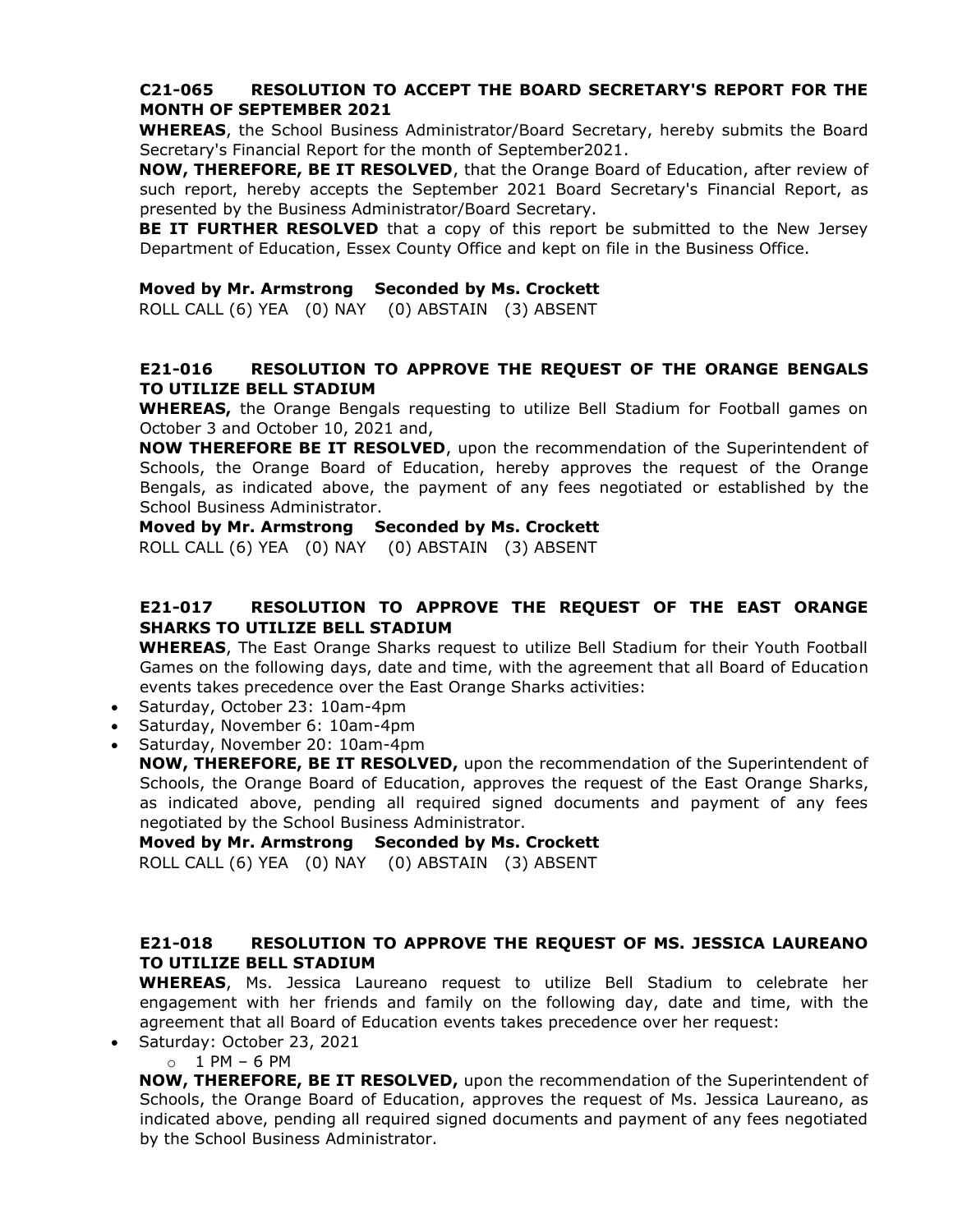ROLL CALL (6) YEA (0) NAY (0) ABSTAIN (3) ABSENT

#### **F21-028 RESOLUTION TO APPROVE DISTRICT-WIDE FIELD TRIPS**

**WHEREAS,** the Orange Board of Education seeks to expand educational opportunities by providing alternative non-traditional experiences.

**NOW, THEREFORE BE IT RESOLVED,** upon the recommendation of the Superintendent of Schools, the Orange Board of Education approves the field trips as per the attached summary

#### **Moved by Mr. Armstrong Seconded by Ms. Crockett**

ROLL CALL (6) YEA (0) NAY (0) ABSTAIN (3) ABSENT

# **F21-029 RESOLUTION TO APPROVE THE DONATION OF THE AIR PURIFIERS FOR HEYWOOD AVENUE SCHOOL**

**WHEREAS,** to collaborate with the school community, a donation was provided to Heywood Avenue School (to be placed in a kindergarten classroom) an air purifier.

**NOW, THEREFORE BE IT RESOLVED,** upon the recommendation of the Superintendent of Schools, the Orange Board of Education approves the donation for Heywood Avenue School.

**Moved by Mr. Armstrong Seconded by Ms. Crockett** 

ROLL CALL (6) YEA (0) NAY (0) ABSTAIN (3) ABSENT

# **F21-030 RESOLUTION TO APPROVE THE PLAN FOR SAFE RETURN TO SCHOOLS WITH REMOTE/VIRTUAL OPTIONS**

**WHEREAS,** the district had to create by June of 2021, the plan for safe return to school with an addendum for remote/virtual options.

**NOW, THEREFORE, BE IT RESOLVED,** upon the recommendation of the Superintendent of Schools, the Orange Board of Education approves the safe return to school and remote/virtual plan as outlined.

**Moved by Mr. Armstrong Seconded by Ms. Crockett** 

ROLL CALL (6) YEA (0) NAY (0) ABSTAIN (3) ABSENT

# **G21-035 NOTIFICATION OF ACTION TAKEN: EMERGENCY DECLARATION TO REMOVE TREES AT CLEVELAND ELEMENTARY SCHOOL**

**WHEREAS** As a result of the remnants of Hurricane Ida, trees on an adjacent property behind the Cleveland Elementary school were damaged during the storm and begin to fall and lean towards the Cleveland Elementary School; and

**WHEREAS** on September 2, 2021 in accordance with N.J.S.A 18A:18A-7, the Superintendent issued a declaration of emergency to address the health and safety concerns. The Essex County Superintendent issued a letter concurring with the decision of Superintendent Dr. Fitzhugh; and

**WHEREAS** a proposal was received from JP Tree Works, Inc., PO Box 1553, Dover, NJ 07802 to mobilize and begin work to remedy the situation; and

**WHEREAS** purchase order 21-201138 was issued in a not to exceed amount of \$5,500; and **WHEREAS** the action taken for emergency removal of the trees was reviewed and approved by Mr. Jason E. Ballard, School Business Administrator.

**NOW, THEREFORE, BE IT RESOLVED,** upon the recommendation of the Superintendent of Schools, the Orange Board of Education, hereby accepts and approves the action taken to address the life safety concerns and approve the issuance of an emergency contract as detailed.